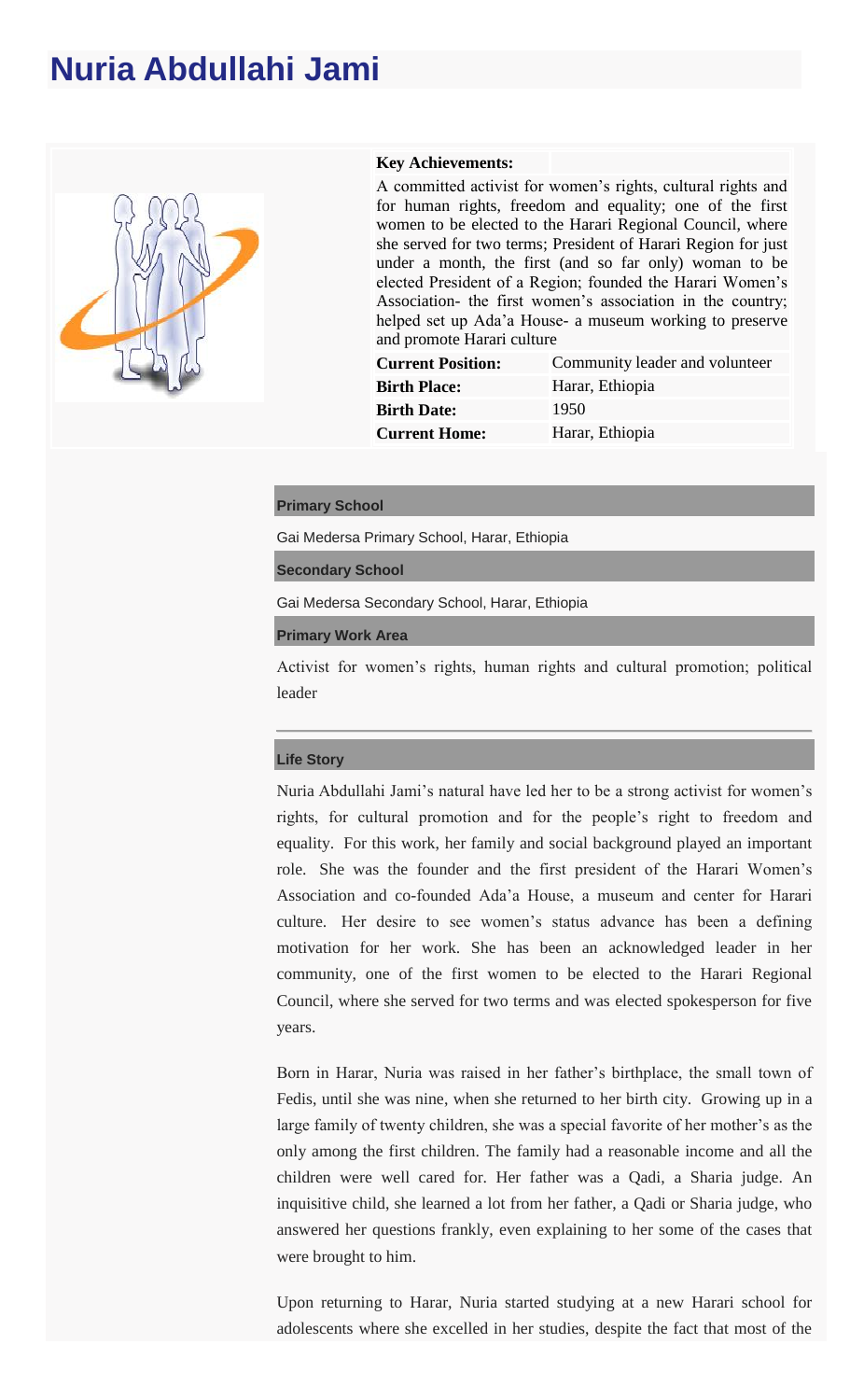students were older than her. She recalls that her stay at her school, though brief, was instrumental in her personal development. Forced to marry at the age of fourteen, she had to stop going to school. The first few years of her marriage were particularly difficult for her because she felt like a slave spending her time doing housework and raising children; and she was frustrated that she was unable to continue her education. But her husband was supportive, helped with housework and child care, and supported her in her desire to work. As she began to be more involved in her community, giving advice to other women who had problems, she found a sense of purpose and was able to handle her own problems more easily. She became an advocate for the cause of women, arguing for women's rights in discussions with men as well as women.

During the Derg regime, Nuria espoused the ideology of the Ethiopian People's Revolutionary Party (EPRP) and began to participate in the movement, promoting the agenda of rights, freedom and equality for all citizens in various institutions in the region. She was elected in her area of residence to the kebele administration and worked to protect the interests of the people. During those years, Nuria established Ada'a House, a culture center, along with some colleagues with the aim of preserving Harari culture. After some time, the full responsibility fell on her and she led the House for 22 years. Working to know more about the culture, she did a lot of research talking to many people and learned a lot from that experience.

When the Derg regime fell and the EPRDF came to power in 1991, Nuria established the Harari Women's Association, the first women's association in the country, even before Harari was recognized as a regional state; the organization fights for the rights of women to assure their equality. Serving on the executive committee of the Association and for some years as president, she led the organization in designing projects and provided trainings for women, working closely with the Women's Affairs office and with other organizations working for women.. The Association set up a savings and loan association for women, which has benefited many women. Continuing to work to preserve Harari culture, she organized free trainings for about 200 young women in Harari crafts; many of the trainees have gone on to create independent businesses selling traditional handicraft items. This is one of her proudest achievements. The Association is planning to create a market mall for women entrepreneurs to help them sell their goods, in addition to building a meeting hall.

Giving up her position heading Ada'a House when she was elected to the Harari Regional Council, she served for two terms in the Regional Council and was elected as President for a brief two-week term, the only woman so far ever to serve as President of a Regional State in Ethiopia; she was elected Spokesperson for the Regional Council for five years. While serving in the legislature, she continued to work closely with the Women's Affairs Office as well as the Culture House. She has served on many different committees both in government and in society, refusing to limit herself. She believes this experience has given her much more comprehensive and all-rounded knowledge than formal education could have.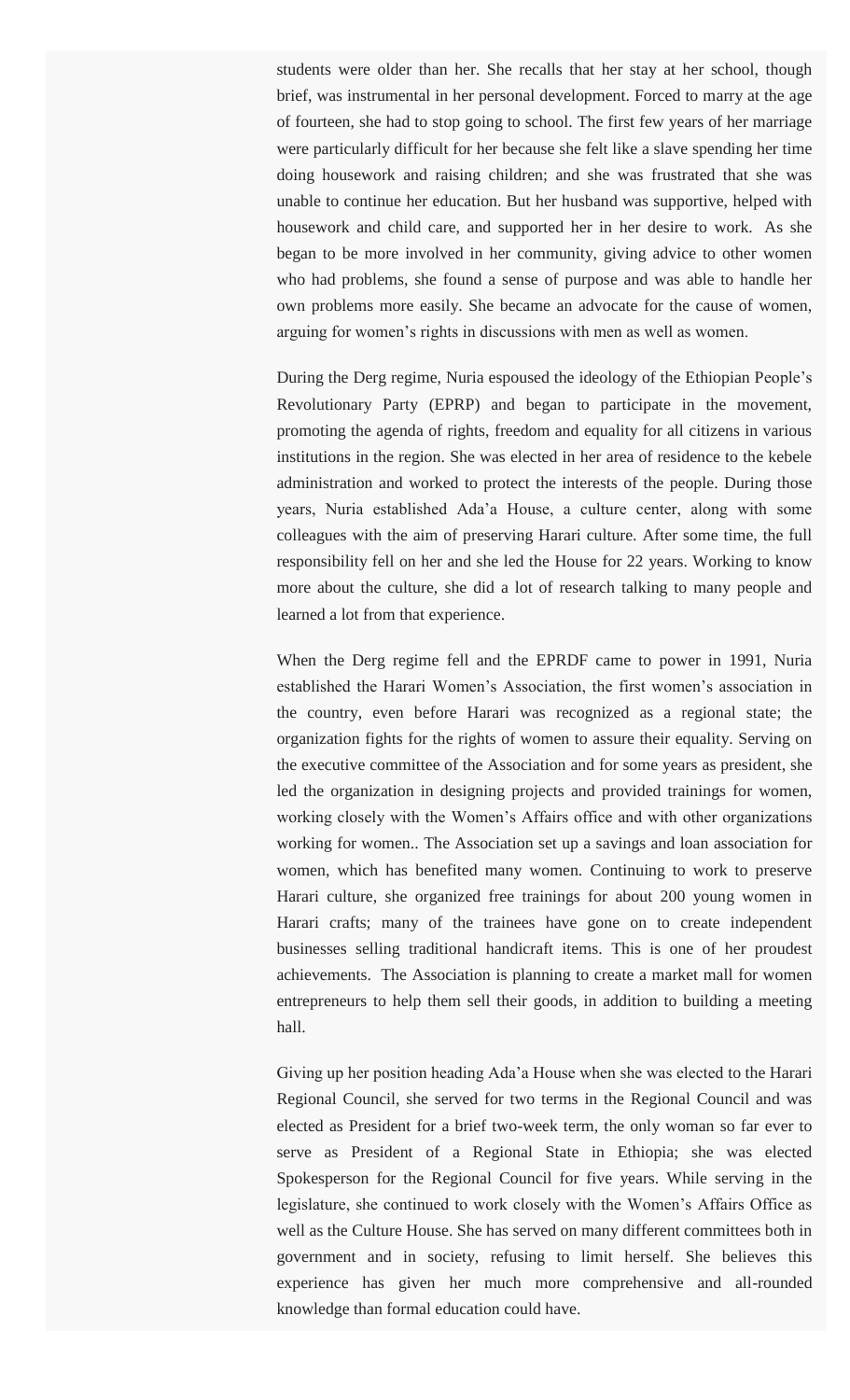Working in the Harari National League political party for many years, Nuria has faced many challenges as a result of her political involvement. Since involvement in so many activities was unusual for a woman in her community, this created some problems in her marriage. Although her husband was very understanding, helping her with housework and supporting her work, some of his friends were relentlessly opposed Nuria's activities advising him to divorce her. But her husband saw that Nuria was doing good work and that he himself gained respect because of it.

In explaining the driving force behind her achievements, Nuria says that she has always worked hard to live up to the great trust people have placed in her. In all the positions to which she has been elected, she has felt a great sense of responsibility that keeps her working even when she has to do it all alone. When people love you, she adds, you have a reciprocating responsibility to do your best to serve them. She believes that her leadership skill is an inborn quality, a gift from Allah, recalling that even as a young girl, she used to be elected as the president or spokesperson in group meetings.

Nuria has managed to achieve so much in different fields while raising her 10 children without a nanny. When her husband's business went bankrupt, she had to become the breadwinner for the family working to earn enough money to raise her children well. She recalls that these were difficult years, but is grateful that they are all a distant memory, as all her children have now become selfsufficient and take good care of her.

Nuria is currently working at the Women's Association and in partnership with the Women's Affairs Office. She also continues to be involved in the Ada'a House in order to improve and expand it. She heads the crafts club established to preserve Harari culture. She serves as the president for the union of the 16 associations of women known as Jama'a. The purpose of Jama'a associations is to help women solve their own problems dealing with issues such as how to raise children and how to preserve culture and pass it onto the next generation. She has served as president in her own Jama'a for 26 years, with the members insisting that she remain in that position through all of those yars.

Nuria is always planning the next step in her work stretching forward to yet greater heights, even dreaming about them. Believing that anything is possible, she dares to venture into new things while reflecting on the things she has done so far and looking for ways to improve them. Watching the progress of women she has helped gives her great pleasure.

Nuria's plan for the future is to continue working for women hoping that the women not only in her region but also in the country as a whole will eventually overcome their financial difficulties and attain great heights. She hopes that Ethiopian women will come to know and value themselves since one cannot respect others without respecting oneself.

*Her advice for young women:* Have patience and do not give up. There are no insurmountable problems; everything is possible. There is a time for everything; you must first focus on knowing who you are and becoming self